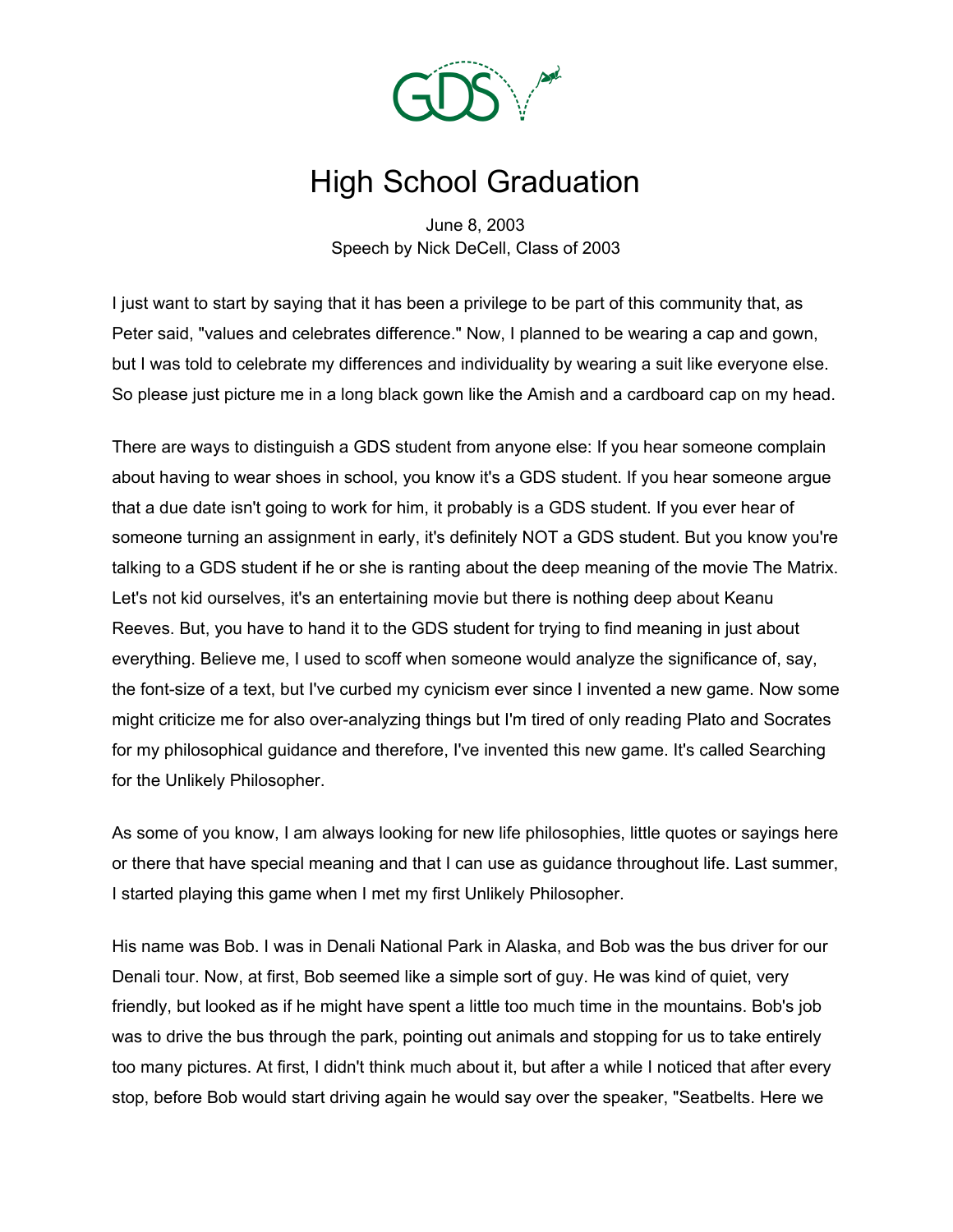Now, as I said, at first this meant nothing to me until I looked down and realized that there were no seatbelts. And yet, every time, "Seatbelts, here we go." What I realized was that Bob was not simply telling us to put our seatbelts on — that would have been impossible. No, Bob was in fact talking to us about life. You see, Bob was always on the move, ready to go, always ready to do something, and that was what made Bob exciting. However, no matter what, Bob was never unprepared, never too quick in action, for he was always taking appropriate precautions. Seatbelts first, then we go. Bob was telling us never to settle down too much, never stop living; never let your passions die, always be ready for adventure, but never be reckless. "Seatbelts. Here we go."

Bob was my first Unlikely Philosopher, but since him, there have been many more. For instance, my next Unlikely Philosopher was my Hellmann's mayonnaise jar.

If you're like me and you like to read the directions on the back of your condiments, you would recall that on the back of the Hellmann's mayonnaise jar it used to read, "Keep cool, but don't freeze." Now it just says "refrigerate," but that's because people didn't really understand "Keep cool, but don't freeze." You see, as we go off to college, we're going to be meeting new people, figuring ourselves out and where we fit. In this search for ourselves it is inevitable that we will get into some situations where our tempers may rise or we may get a little too excited and what the mayonnaise is saying is to keep calm, keep relaxed, don't over-react. Keep cool.

But the mayonnaise is also telling us not to become apathetic: Don't freeze! Especially when we leave college and are faced with more responsibilities and families and jobs, it can be easy to forget our passions and become too focused on the worries and stress of life. Listen to the mayonnaise, Don't Freeze. Stay passionate. Stay interested in life. Keep cool, but don't freeze.

I fell in love with my most recent Unlikely Philosopher, Jack Kerouac. I wrote my senior paper on Kerouac and during my research on him, I ran across this quote, "And God in his mercy gave me alcoholism, instead of leprosy."

Now, the simple mind might say, "Wait a minute, who gets leprosy these days?" But the thinking mind realizes that that's not at all what Kerouac is saying. Kerouac is reminding us that despite

go."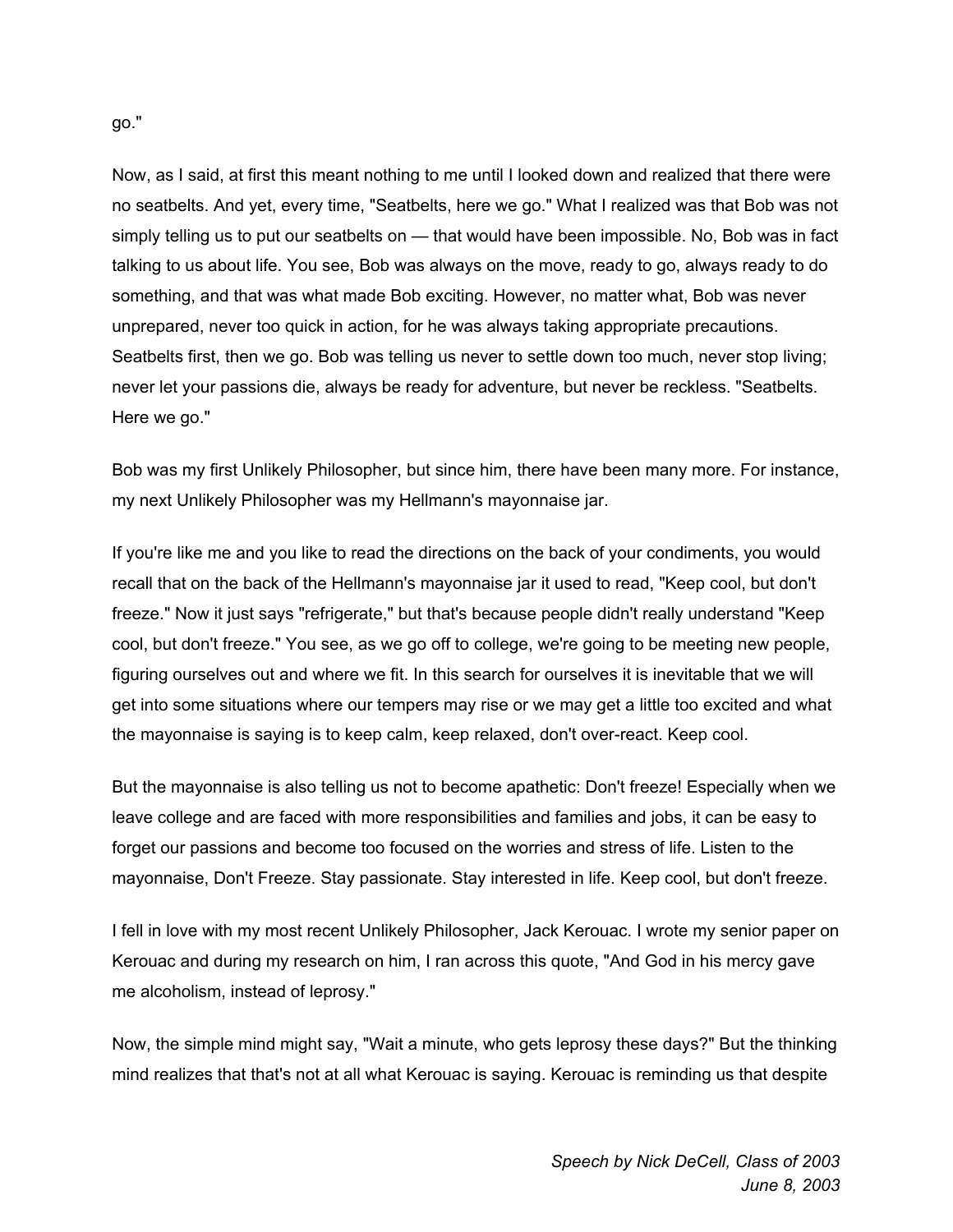the hardships we face, we all have things to be thankful for. Yes, we worked entirely too hard at GDS and there are many nights where I personally lost a lot of beauty sleep doing work. But, we were privileged enough to attend one of the finest high schools in the country. We may all consider Armand's cafeteria food, but just think how lucky we were to have food at GDS that we could grab while running from meeting to test to class to whatever. You see, we will face hardships and unfortunate situations. Just remember that things could be worse. It seems unlikely with today's medical technology, but you could get leprosy.

I know I haven't talked about the memories we've all shared at GDS and I haven't said those clichés we all expect to hear during graduation, like our futures await us. But I just wanted to share some of the unlikely philosophers that I've found helpful in guiding me so far through life, those that we don't get to read about in school. Also, I wanted to prove that reading the back of mayonnaise jars isn't a total waste of time. Really, it's just important that although we have finished the majority of our schooling, our education doesn't have to end. Everyone you meet is his own philosopher, his own scholar, his own theologian. And just because he or she may not be famous or whose work may not be taught in schools, doesn't mean that he or she can't teach you anything. And sometimes, the greatest wisdom comes from the most unlikely of sources.

Must I remind us of what our pillows and mattresses say? "Do not remove this tag under penalty of law." I mean, who would have thought there was a law against that? So aren't we glad we could read those tags before making a terrible mistake?

Anyway, I'd like to finish by reading read one last thing, a poem of sorts that I wrote while thinking of what I wanted to say here today.

Congratulations graduates of the class of 2003 you are ready to see that the world can be far greater than the great metropolitan DC area now don't let me scare ya when I tell you that life might not be quite so easy as GDS has been but I will contend that the preparation you've had from your mom and dad and teachers and friends will prove most effective as you pick and choose your new electives make and lose new friends and old but all told you've had an amazing trip through school they've signed that graduation slip proving you're no fool you can count and subtract, in fact, you might even be able to read with ease through Faulkner and Sophocles and now that you've put your time in handed all your assignments in relatively on time begin to look forward to next year, sure there'll be tears as we say good-bye to those who